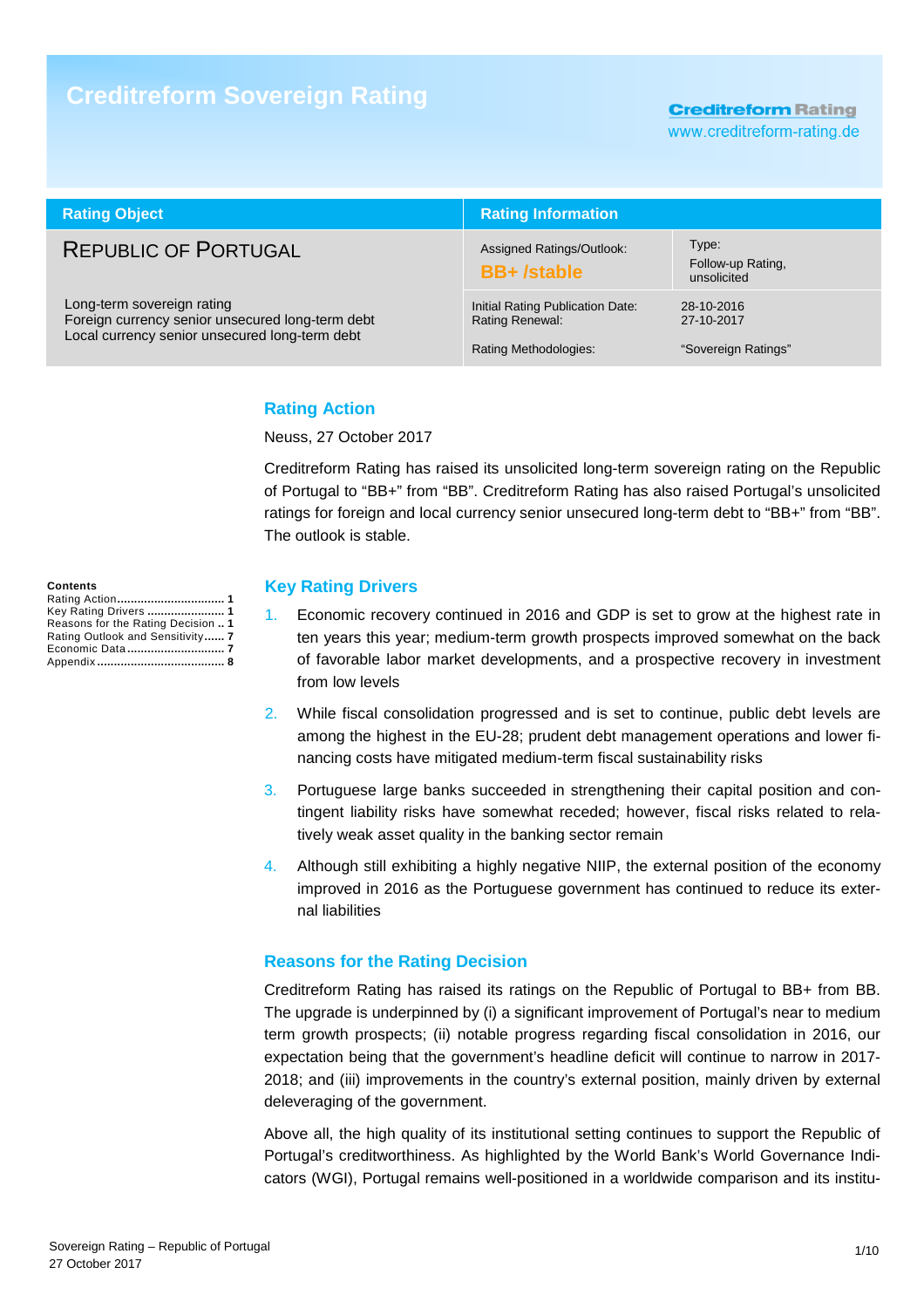tional set-up is stronger than in other program countries such as Greece and Cyprus. Assessing the WGIs rule of law and control of corruption, Portugal is ranked 32 and 41, in line with the respective euro area median rank. With regard to government effectiveness, which mirrors the perception of the quality of civil services and policy formulation, the World Bank ranks Portugal at 31 out of 209 economies, which compares well with the euro area's median (rank 35).

Our assessment of Portugal's macroeconomic performance balances an improvement of the economy's near to medium term growth prospects on the back of strengthening export growth and a faster-than-expected recovery in employment against low levels of investment. To be sure, a recovery in investment activity is underway. However, private investment is still among the lowest in the EU-28 as measured by GDP (see below).

As regards 2016, the Portuguese economy continued its recovery with domestic demand remaining the main driver of economic expansion. However, as compared with 2015 (1.8%) real GDP growth slowed somewhat, posting at 1.5%. While spending of households recorded robust growth (+2.1%), supported by vivid employment growth and the low-inflation environment, growth in investment dropped sharply from 5.8% in 2015 to 1.6%. Last year's modest investment activity was mainly a result of sluggish construction activity (-0.3%). In addition, the government's investment accounts were negatively impacted by one-off operations conducted in 2015, resulting in a negative base effect (see below). Low investment was also mirrored by a significant deceleration in import growth, which was reported at 4.1% in 2016 (2015: 8.5%), expanding in line with exports (+4.1%). Exports benefited from strong tourism arrivals; standing at 21.3m, the number of guests saw a strong increase (2016: +11.1%).

As indicated by strong growth rates of 2.8 (Q1) and 3.0% (Q2) in the first half of 2017, Portuguese real GDP growth is set to accelerate notably this year. Robust private consumption accompanied by a surge in investment should lift GDP growth to 2.6%. While household spending should maintain its growth momentum against the backdrop of the ongoing labor market recovery and continuing wage growth, investment is set to rebound strongly due to rising corporate profit margins, increasing capacity utilization and a higher absorption of ESI funds which is expected for this year. The recovery in investment, which already started in the second half of 2016, further strengthened in 2017. In Q1 and Q2 y-o-y growth rates of 9.9 and 10.3% were recorded, with investment in equipment and construction both contributing to the expansion. Strong investment performance was accompanied by dynamic export activity, which benefited from the ongoing recovery in Portugal's main trading partners. While intra-EU exports of goods expanded by a strong 9.8% (y-o-y) in the first half of 2017, demand from outside the European Union rose even more sharply (+27.5%). Also, tourism continued to boost Portugal's exports. According to data provided by Statistics Portugal, tourism receipts were up 19.1% in first six months of 2017 as compared with the same period last year. Taking into account that imports should respond to stronger investment activities, the growth impact of net exports should be broadly neutral again this year.

With regard to 2018, we expect growth to moderate to 2.1% as somewhat weaker domestic demand should not be fully offset by improving net exports. In particular, we believe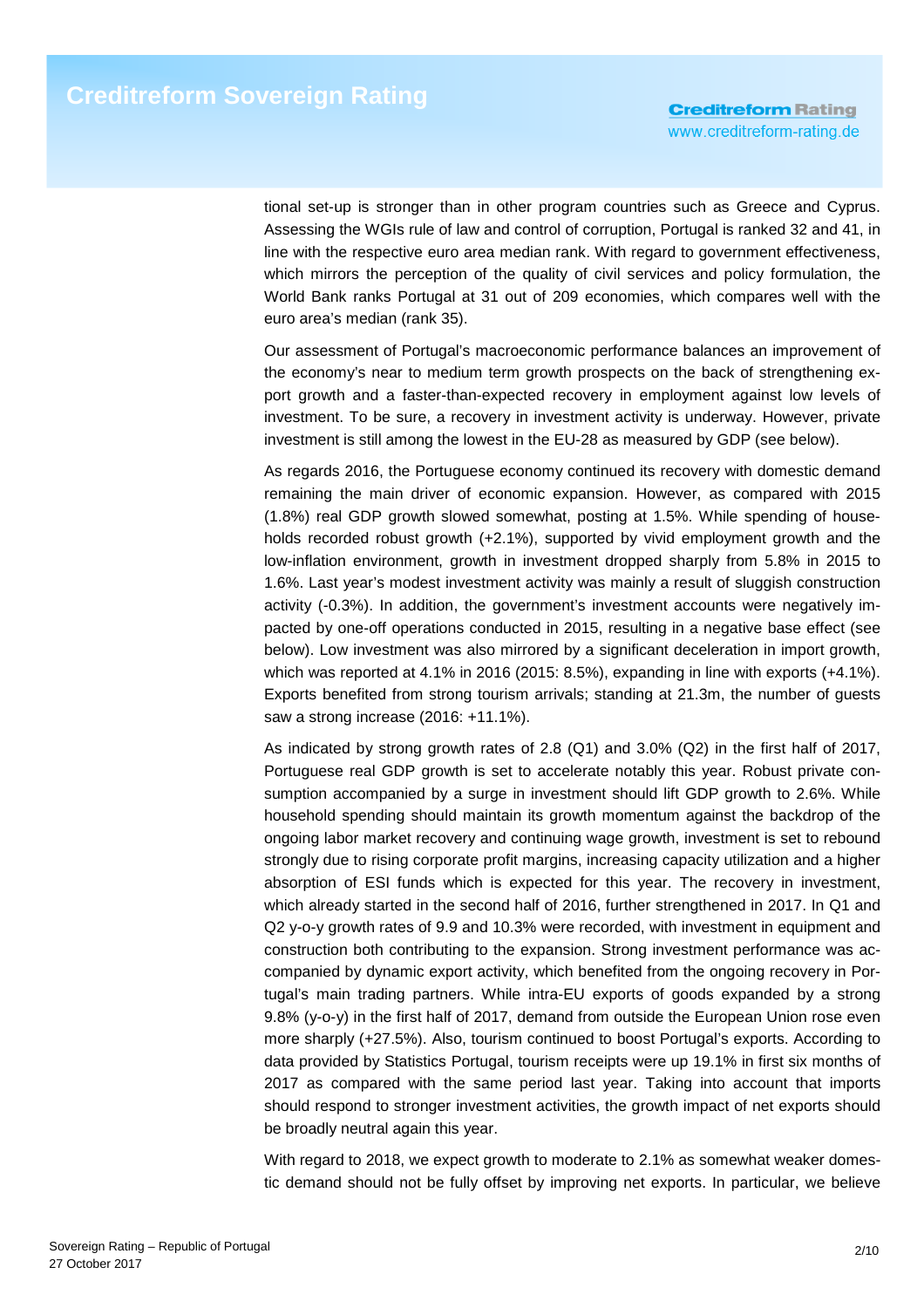that private consumption should expand at a slower pace, as the expected pick-up in inflation and the low level of savings should dampen household spending. In Q1-17, the savings rate stood at a low 3.8% (Q1-16: 4.0%, Q1-15: 5.3%), thus leaving households with limited room to expand consumption in the absence of robust wage increases. Meanwhile, investment is set to support output expansion in the next year. The economic sentiment indicator of the EU Commission climbed to its highest level in seventeen years, signaling robust investment activity going forward.

In view of negative net migration, an ageing society and subdued investment dynamics (see below), Portugal's medium-term growth prospects appear modest although recent developments, namely the faster-than-expected recovery in the labor market, should have been supportive to the economy's potential growth. The unemployment rate continued to decline for the third consecutive year in 2016 and posted at 11.2%, down from 12.6% in 2015. Throughout 2017, unemployment remained on a downward trajectory, reaching a quarterly average of 9.2% in Q2-17 (total, s.a., Eurostat data). Thus, unemployment was in line with euro area levels for the first time since Q1-06. More importantly, the recent decline in unemployment was matched by brisk job creation. Employment growth accelerated from 1.8% y-o-y in Q4-16 to 3.4% in Q2-17, with both the industrial and the service sectors adding significantly more jobs. Notwithstanding the ongoing labor market recovery, which we believe is set to continue in 2017-18, the Portuguese labor market is still facing significant structural challenges. Standing at 19.1% in 2016, the share of employees (15-64y) with temporary contracts is higher only in Spain (21.8%) in the EA-19. In particular, younger workers are affected by labor market segmentation. According to Eurostat data, two out of three employees (62.8%) at age 15-24 have fixedterm working contracts. At the same time, youth and long-term unemployment remain disproportionately high. Although youth unemployment (15-24y) has decreased by 9.9 p.p. since 2013 (38.1%), it still posted at a high 28.2% in 2016. In order to tackle youth unemployment and to reduce labor market duality, the government has recently introduced some new measures. According to these, employers who hire a young professional will only have to pay 50% of the social security contributions for a period of five years. What is more, the government has started to subsidize the conversion of fixed-term contracts into open-ended ones.

So far, wages have only slowly been responding to improving labor market conditions. After two years of contraction, compensation per employee increased by a moderate 1.4% last year. As productivity growth stalled (-0.2%), unit labor costs deteriorated by 1.6% and the ULC gap vis-à-vis the euro area somewhat widened (Banco de Portugal data). As of now, risks related to cost competitiveness appear limited against the backdrop of the favorable export performance in H1-17 and gains in export market shares recorded in previous years. Portugal's global export market share rose by 10.8% in 2012- 16 – with only few EA-19 members reporting stronger growth over this period. Nevertheless, the trajectory of wages and productivity should be monitored carefully. In our view, the alignment of wage and productivity growth in the medium term is a prerequisite to safeguard the gains in cost competitiveness achieved in 2010-15.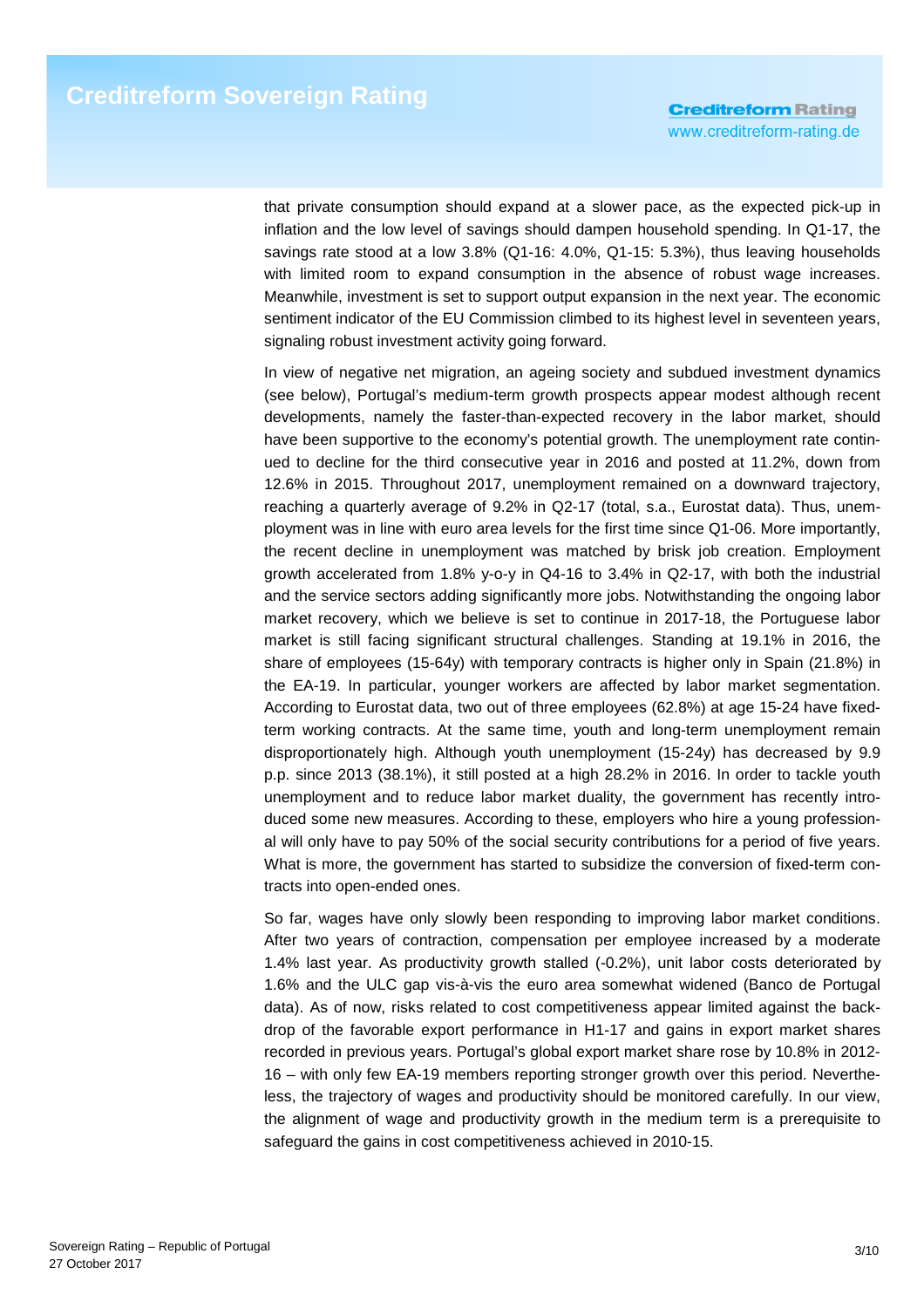**Creditreform Rating** www.creditreform-rating.de

In contrast to the labor market, investment in both the public and the private sector has not yet recovered to pre-crisis levels, thus hampering the economy's future growth potential. Multiple years of anemic growth coupled with the need to correct the budget deficit under the economic adjustment program are reflected by the development of the government's investment-to-GDP ratio. As highlighted by EU Commission data, the investment-to-GDP ratio of the public sector halved from 3.2% in 2007 to only 1.5% in 2016, the lowest level in the EU-28. Private investment was also on a downward trajectory, falling from 19.3 to 13.3% of GDP. As regards the corporate sector, a stronger rebound in investment is impeded by multiple factors. First and foremost, firms' capacity to invest is constrained by ongoing deleveraging efforts. As measured by GDP, non-consolidated debt of Portuguese corporates fell from 216.0% (Q4-2012) to 181.1% in Q1-17, but debt levels are still substantially higher than in the euro area (134.3% of GDP). Furthermore, structural bottlenecks continue to impede investment. Although Portugal's business environment was found to be generally favorable, as documented by the World Bank's 2017 Doing Business report (rank 25/190), weaknesses persist in the areas of taxation and access to finance. Admittedly, the Portuguese authorities are gradually implementing measures to address these issues. Regarding taxation, the government lowered corporate income tax rates, enhanced the online filing system, and broadened the scope of the allowance for corporate equity. Meanwhile, the "Capitalizar" and "Semente" programs, which were launched in 2016, aim to improve corporates access to finance. While Capitalizar makes available new credit facilities to SMEs, Semente is tailored to support startups, i.e. investors who purchase equity in start-ups can obtain tax deductions for at least two years.

The sovereign's key credit weakness continues to lie in its high general government debt levels and a comparatively weak banking sector, which represents a contingent liability risk for Portugal's public finances. We do, however, acknowledge that significant headway was made with regard to fiscal consolidation last year. Driven by the economic recovery, one-off receipts (EFSF repayments and tax debt settlement scheme PERES), and declining government expenditures, the government's headline deficit fell from 4.4% of GDP in 2015 to 2.0% of GDP in 2016, outperforming the deficit target in the 2016 Stability Program (2.2% of GDP). More precisely, lower interest and capital expenditures provided budgetary relief. The slump in government investment (-32.4% y-o-y) partly reflected base effects resulting from the real estate acquisitions by Oitante related to the BANIF resolution in 2015. In addition, the government's capital spending was negatively affected by a weaker take-up of funds from the EU. Together, savings on investment and interest expenditures more than offset higher employee compensation. Spending on public servants displayed positive growth for the first time since 2013, mirroring the reduction of weekly working hours from 40 to 35 and a somewhat higher number of public employees. Concurrently, the revenue side of the budget experienced only modest growth (+1.2%), thus lagging GDP growth. The reversal of the personal income tax surcharge and the lower statutory tax rate for corporates had a dampening effect on tax receipts.

We expect budget consolidation to continue in 2017. According to the government's recent budget proposal for 2018, the deficit is expected to amount to 1.4% of GDP this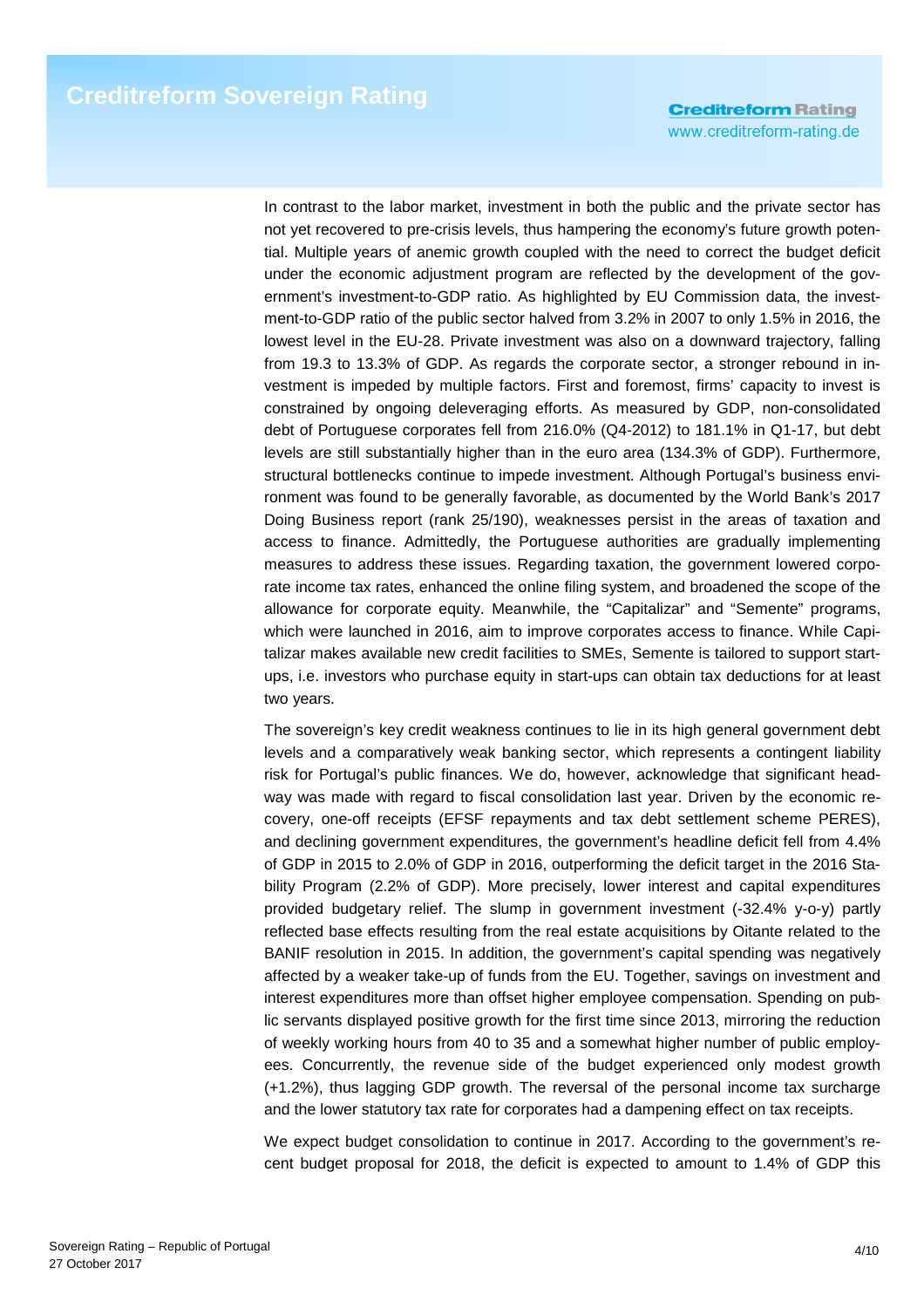**Creditreform Rating** www.creditreform-rating.de

year. Contrary to last year, revenue and primary expenditure measures should contribute equally to fiscal consolidation. State revenues should benefit among others from a new tax on soft drinks, higher levies on diesel, and the introduction of a new property tax applying to assets from properties with a value of more than EUR 0.5bn, as well as from the prolongation of PERES. The PERES program, already adopted in Nov-16 (Decree Law No. 67/2016), is providing incentives to settle tax and social security debt. One-off items, namely higher dividends from the Banco de Portugal and a bond repayment of Banco Privado Portugues, are expected to generate additional revenue in the amount of EUR 0.75bn. Turning to the expenditure side, the implementation of a 2:1 replacement ratio for state employees, as well as savings identified in the 2016 spending review, should yield about EUR 0.2bn. Even though the aforementioned measures are partly needed to finance additional expenditures such as the envisaged pension indexation, we assume that Portugal will reach its fiscal target in 2017 against the backdrop of solid economic growth.

Next year, the pace of budget rebalancing should lose momentum. While the government plans to gradually unfreeze promotions for public servants and provide low-income earners with some tax relief by the introduction of two new personal income tax brackets, fiscal effort should mainly be delivered by a nominal freeze in current expenditure and intermediate consumption. Alongside expenditure containment, robust GDP growth and lower spending on debt service, should lower the budget deficit to 1.2% of GDP in 2018.

Despite the gradual reduction of the government's budget deficit in recent years, the sovereign still displays high general government debt levels. In 2016, the debt-to-GDP ratio continued to climb and reached 130.1% (2015: 128.8%). However, it has to be emphasized that last year's increase in public debt was not fueled by a primary deficit but was mostly due to the recapitalization of Caixa Geral de Depósitos (CGD) in early 2017. Going forward, government debt should gradually decrease and fall below 120% of GDP by 2020. However, debt consolidation could be impeded by the materialization of contingent liability risks which are mainly related to the banking sector (see below). To be sure, these risks have somewhat receded as public guarantees are expected to decrease to 8.1% of GDP in 2017. Further fiscal risks include arrears in the hospital sector which grew to EUR 850m by the end of Jul-17, around 0.5% of 2016 GDP. Moreover, SOEs piled up a debt stock in the amount of 16.9% of GDP (Q4-16), although only approx. 3% of GDP are not included in General Government debt (IGCP data), yet. Also, a loss of investor confidence may result in a sharp increase in bond yields, implying higher expenditure on debt service.

While we expect a very gradual tightening of monetary policy in the euro area, risks related to rising interest rates should be somewhat mitigated by recent debt management operations. In order to save costs on debt service, Portugal continued to buy back maturing bonds and replace IMF loans with cheaper market funding. Between January and August 2017, the government voluntarily repaid another EUR 5.252bn of its outstanding IMF loan before the maturity date, bringing the total sum of early repayments since 2015 up to EUR 18.197bn. In total, Portugal has redeemed more than 60% of funds received from the IMF so far. More importantly, debt management operations were facilitated by favorable market conditions. Throughout 2017, long-term bond yields were on a down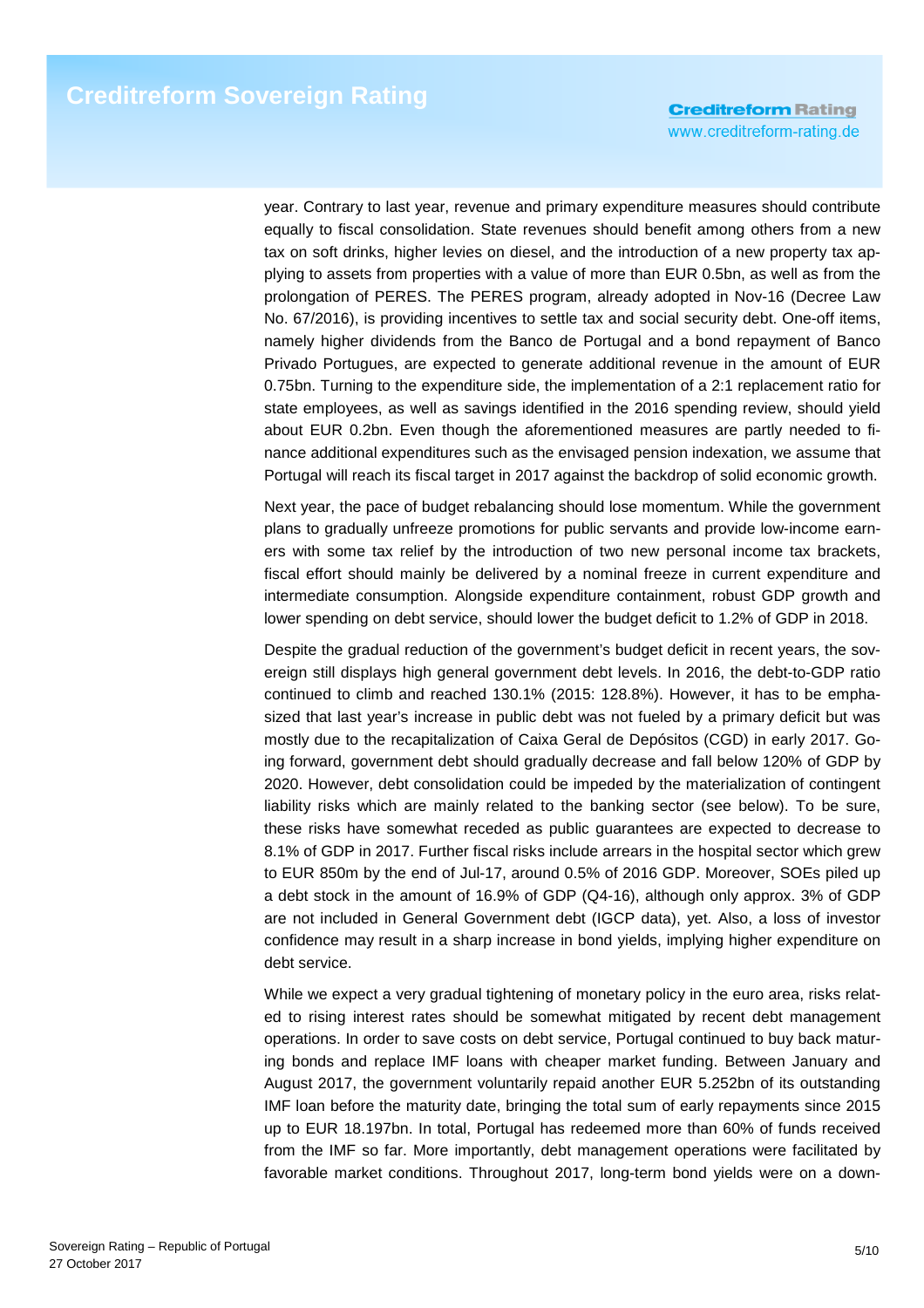ward trajectory, mirroring improving investor confidence in the country's economic recovery. As of Sep-17, Portuguese 10y bond yields stood at 2.4%, down from 4.2% (Jan-17) at the beginning of the year. Against the backdrop of sizeable financing needs in 2018-19, the recent improvement in funding costs should have a positive impact on the debt sustainability.

As regards the domestic banking sector, consolidation activities as well as recapitalization efforts have contributed to a strengthening of the capital positions in some of the country's largest banks. In Feb-17, Banco Comercial Portugues (BCP) successfully raised EUR 1.33bn capital in private markets, while Caixabank completed the takeover of Banco Portugues de Investimento (BPI). The Spanish bank paid EUR 0.645bn to increase its stake in BPI from 45 to 84.5%. In Mar-17, the European Commission approved Portugal's plan to recapitalize the fully state-owned CGD, the country's largest bank. Under the restructuring plan, which included the conversion of debt instruments as well as the acquisition of new shares by the state, the bank's capital was raised by EUR 3.9bn. Also, the government sold 75% of the state-owned Novo Banco to the private equity investor LoneStar (Apr-17), who has committed to provide the bank with additional funds worth EUR 1bn. It is expected that the deal will finally be closed in Nov-17.

Notwithstanding the progress that has been made in strengthening banks' capital, the sector as whole still exhibits comparatively low capital buffers. The CET1 ratio of Portuguese banks posted at 13.2% in Q2-17, which is somewhat higher than one year before (Q2-16: 12.1%), but below the EU-28 average. Weak asset quality and low profitability still weigh on banks' capacity to improve their capital positions. The NPL ratio of Portuguese banks declined from 17.9% (Q2-16) to 15.5% (Q2-17), though still one of the highest readings in the euro area. To be sure, measures were taken in order to facilitate the workout of NPLs. In particular, the efficiency of the insolvency and debt restructuring framework was improved. Both, out of court restructuring (SIREVE) and in court preinsolvency restructuring (PER) were overhauled in order to identify viable firms which can be restructured. Still, the workout of NPLs should only gradually advance and in turn weigh on credit supply. According to ECB data, both lending to households and NFCs has continued to decline in 2017. While the outstanding volume of loans to NFCs shows no signs of recovery, reporting declines in the 5-7% range (y-o-y) since Oct-16, the contraction of credit to households has almost come to a halt. As of Aug-17, the outstanding volume of lending to households was only 1.7% below the previous year's level. In the same vein, the recent pick-up in house prices is not mirrored by stronger mortgage lending yet. While house prices grew vividly in Q2-17 (8.0% y-o-y), partly driven by strong external demand and supply constraints in the construction sector, the outstanding volume of mortgages continues to contract (Aug-17: -2.5% y-o-y).

As indicated by external metrics, Portugal's external position has somewhat improved recently; however, risks remain elevated. The current account, which was broadly balanced in 2014-15 (0.1% of GDP respectively), posted a surplus of 0.7% of GDP last year, with the goods, services, and primary income balances contributing equally to the improvement. While the trade in goods deficit is still significant (5.0% of GDP), Portugal's trade in services surplus surged to 7.2% of GDP, partly reflecting strong net receipts from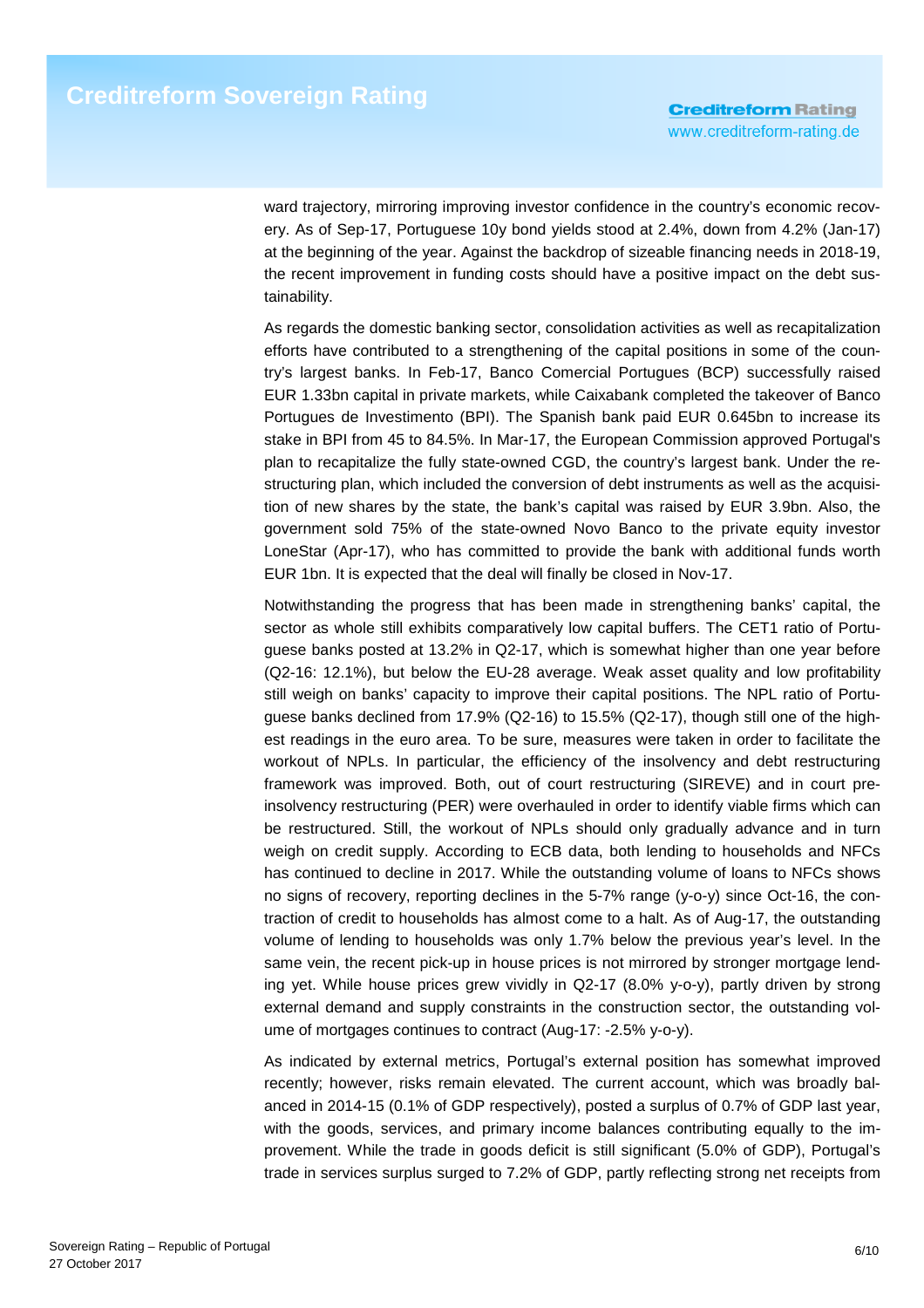tourism. In 2016, travel accounted for about 40% of the country's trade in services surplus. Going forward, Portugal should continue to post moderate current account surpluses. However, a significant reduction of the country's sizeable net external liabilities would require larger surpluses. Although Portugal's net external liabilities decreased to 104.8% of GDP last year, down from 112.2% in 2015, external indebtedness remains among the highest in Europe. Alongside GDP growth, which contributed to the improvement of the NIIP, external rebalancing benefited from a reduction of the government's external liabilities last year. The NIIP of the government sector, which accounts for the bulk of the economy's negative NIIP, improved notably from -82.9 (2015) to -70.0% of GDP in 2016, as the government's external debt fell from EUR 158.8bn in Q4-15 to 139.3bn in Q4-16.

## **Rating Outlook and Sensitivity**

Our Rating outlook on the long-term sovereign rating of BB+ is stable, as we assume that the risk situation underlying the key factors affecting sovereign credit risk – including macroeconomic performance, institutional structure, fiscal sustainability, and foreign exposure – will remain fundamentally unchanged over the next 12 months.

Our BB+ rating could be lowered if adverse developments lead to lower-than-expected growth in the medium term. A prolonged period of low growth would aggravate both private sector deleveraging and fiscal consolidation. With regard to the latter, we could also consider a downgrade if the Portuguese government should significantly fall short of its consolidation targets or if we see substantial backtracking on implemented reforms. In such a scenario, investor confidence could erode with adverse effects on the sovereign's financing conditions.

We could raise our ratings if Portugal were to make faster-than-expected progress in the reduction of its external, private and government debt. In the same vein, the implementation of comprehensive reforms targeted toward boosting investment – and thereby potential growth – could also translate into a higher rating. In particular, investment would benefit from a significant reduction of NPLs within the Portuguese banking sector, as we believe that this would strengthen bank's lending capacity.

Primary Analyst Johannes Kühner Sovereign Credit Analyst j.kuehner@creditreform-rating.de +49 2131 109 1462

Chair Person Benjamin Mohr Head of Sovereign Ratings b.mohr@creditreform-rating.de +49 2131 109 5172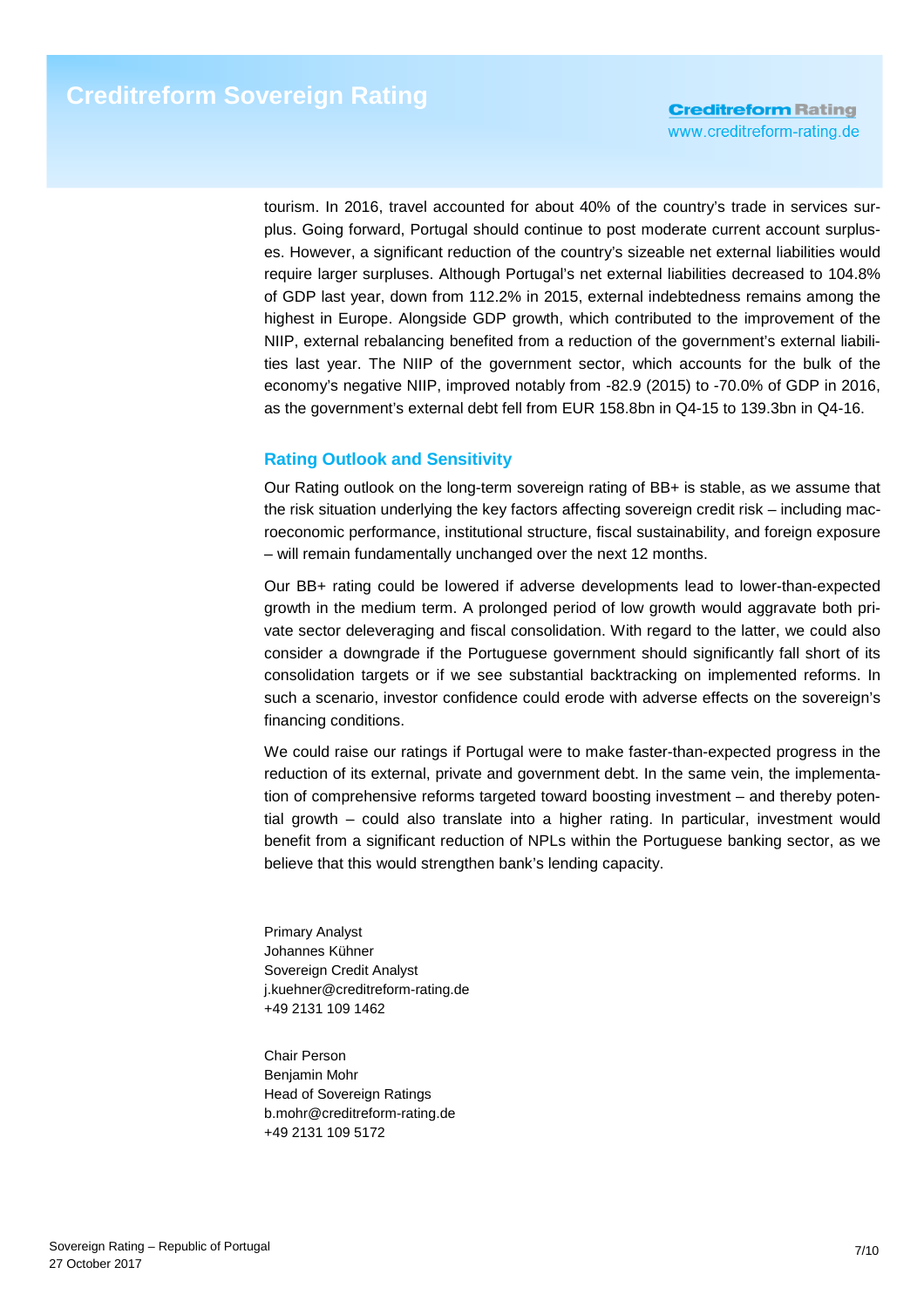# **Creditreform Sovereign Rating**

# **Creditreform Rating**

www.creditreform-rating.de

### **Ratings\***

| Long-term sovereign rating                       | BB+/stable |
|--------------------------------------------------|------------|
| Foreign currency senior unsecured long-term debt | BB+/stable |
| Local currency senior unsecured long-term debt   | BB+/stable |
| *) Unsolicited                                   |            |

### **Economic Data**

| [in %, otherwise indicated]           | 2012   | 2013   | 2014   | 2015   | 2016   | 2017e  | 2018e  |
|---------------------------------------|--------|--------|--------|--------|--------|--------|--------|
| Real GDP growth                       | $-4.0$ | $-1.1$ | 0.9    | 1.8    | 1.5    | 2.6    | 2.1    |
| GDP per capita (PPP, USD)             | 26.093 | 26.359 | 27.218 | 28.057 | 28.916 | 30.258 | 31,576 |
| Inflation rate, y-o-y change          | 2.8    | 0.4    | $-0.2$ | 0.5    | 0.6    | 1.6    | 1.7    |
| Default history (years since default) | n.a.   | n.a.   | n.a.   | n.a.   | n.a.   | n.a.   | n.a.   |
| Life expectancy at birth (years)      | 80.4   | 80.7   | 81.1   | 81.5   | n.a.   | n.a.   | n.a.   |
| Fiscal balance/GDP                    | $-5.7$ | $-4.8$ | $-7.2$ | $-4.4$ | $-2.0$ | $-1.4$ | $-1.2$ |
| Current account balance/GDP           | $-1.8$ | 1.6    | 0.1    | 0.1    | 0.7    | n.a.   | n.a.   |
| External debt/GDP                     | 244.0  | 235.6  | 216.1  | 218.7  | 205.4  | n.a.   | n.a.   |

Source: International Monetary Fund, World Bank, Eurostat, own estimates

## **Appendix**

### **Regulatory Requirements**

This sovereign rating is an unsolicited credit rating. The Portuguese Treasury and Debt Management Agency (IGCP) participated in the credit rating process as the IGCP provided additional information and commented on a draft version of the report. Thus, this report represents an updated version which was augmented in response to the factual remarks of IGCP during their review. However, the rating outcome as well as the related outlook remained unchanged.

The rating was conducted on the basis of CRAG´s "Sovereign Ratings" methodology. CRAG ensures that methodologies, models and key rating assumptions for determining sovereign credit ratings are properly maintained, up-to-date, and subject to a comprehensive review on a periodic basis. A complete description of CRAG´s rating methodologies is published on the following internet page: www.creditreform-rating.de.

To prepare this credit rating, CRAG has used following substantially material sources: International Monetary Fund, World Bank, Organization for Economic Co-operation and Development, Eurostat, European Commission, European Banking Authority, European Central Bank, Agência de Gestão da Tesouraria e da Dívida Pública – IGCP, Banco de Portugal and Instituto Nacional de Estatística.

A Rating Committee was called consisting of highly qualified analysts of CRAG. The quality and extent of information available on the rated entity was considered satisfactory. The analysts and committee members declared that the rules of the Code of Conduct were complied with and that the rating action was and is free of any existing or potential conflicts of interest. The analysts presented the results of the quantitative and qualitative analyses and provided the Committee with a recommendation for the rating decision. After the discussion of the relevant quantitative and qualitative risk factors, the Rating Committee arrived at a unanimous rating decision. The weighting of all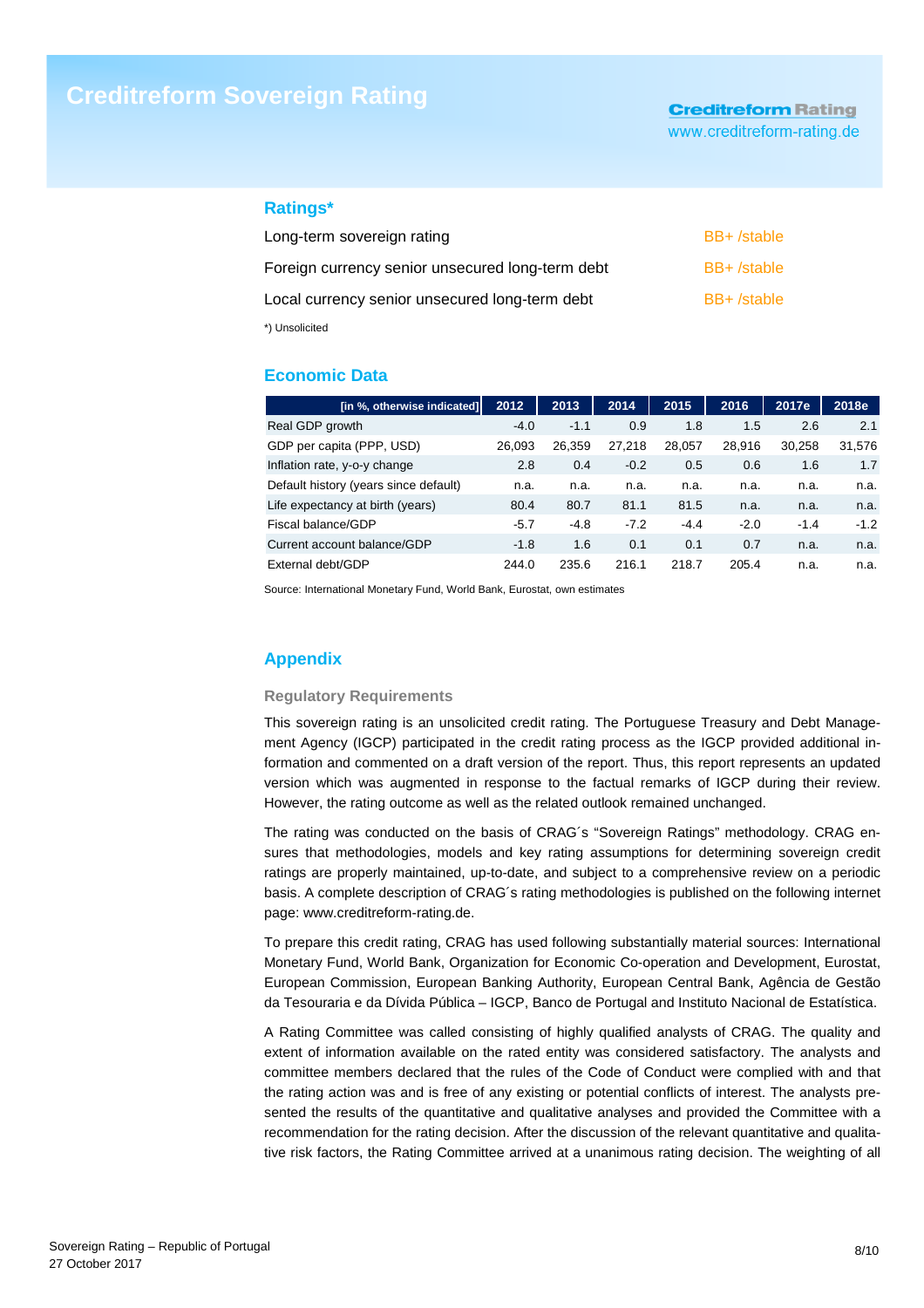risk factors is described in CRAG´s "Sovereign Ratings" methodology. The main arguments that were raised in the discussion are summarized in the "Reasons for the Rating Decision".

In the case of a rating outlook, the time horizon is provided during which a change in the credit rating is expected. This information is available within the credit rating report. There are no other attributes and limitations of the credit rating or rating outlook other than displayed on the CRAG website. In regard to the rated entity CRAG regarded available historical data as sufficient.

In case of providing ancillary services to the rated entity, CRAG will disclose all ancillary services in the credit rating report.

In accordance to Article 11 (2) EU-Regulation (EC) No 1060/2009 registered or certified credit rating agency shall make available in a central repository established by ESMA information on its historical performance data, including the ratings transition frequency, and information about credit ratings issued in the past and on their changes. Requested data are available on the ESMA website: https://cerep.esma.europa.eu/cerep-web/statistics/defaults.xhtml. An explanatory statement of the meaning of CRAG`s default rates are available in the credit rating methodologies disclosed on the website.

### **Disclaimer**

Any rating issued by Creditreform Rating AG is subject to the Creditreform Rating AG Code of Conduct which has been published on the web pages of Creditreform Rating AG. In this Code of Conduct, Creditreform Rating AG commits itself – systematically and with due diligence – to establish its independent and objective opinion as to the sustainability, risks and opportunities concerning the entity or the issue under review.

When assessing the creditworthiness of sovereign issuers, Creditreform Rating AG relies on publicly available data and information from international data sources, governments and national statistics. Creditreform Rating AG assumes no responsibility for the true and fair representation of the original information.

Future events are uncertain, and forecasts are necessarily based on assessments and assumptions. Hence, this rating is no statement of fact but an opinion. Neither should these ratings be construed as recommendations for investors, buyers or sellers. They should only be used by market participants (entrepreneurs, bankers, investors etc.) as one factor among others when arriving at investment decisions. Ratings are not meant to be used as substitutes for one's own research, inquiries and assessments. Thus, no express or implied warranty as to the accuracy, timeliness or completeness for any purpose of any such rating, opinion or information is given by Creditreform Rating AG in any form or manner whatsoever. Furthermore, Creditreform Rating AG cannot be held liable for the consequences of decisions made on the basis of any of their ratings.

This report is protected by copyright. Any commercial use is prohibited without prior written permission from Creditreform Rating AG. Only the full report may be published in order to prevent distortion of the report's overall assessment. Excerpts may only be used with the express consent of Creditreform Rating AG. Publication of the report without the consent of Creditreform Rating AG is prohibited. Only ratings published on the Creditreform Rating AG web pages remain valid.

Creditreform Rating AG